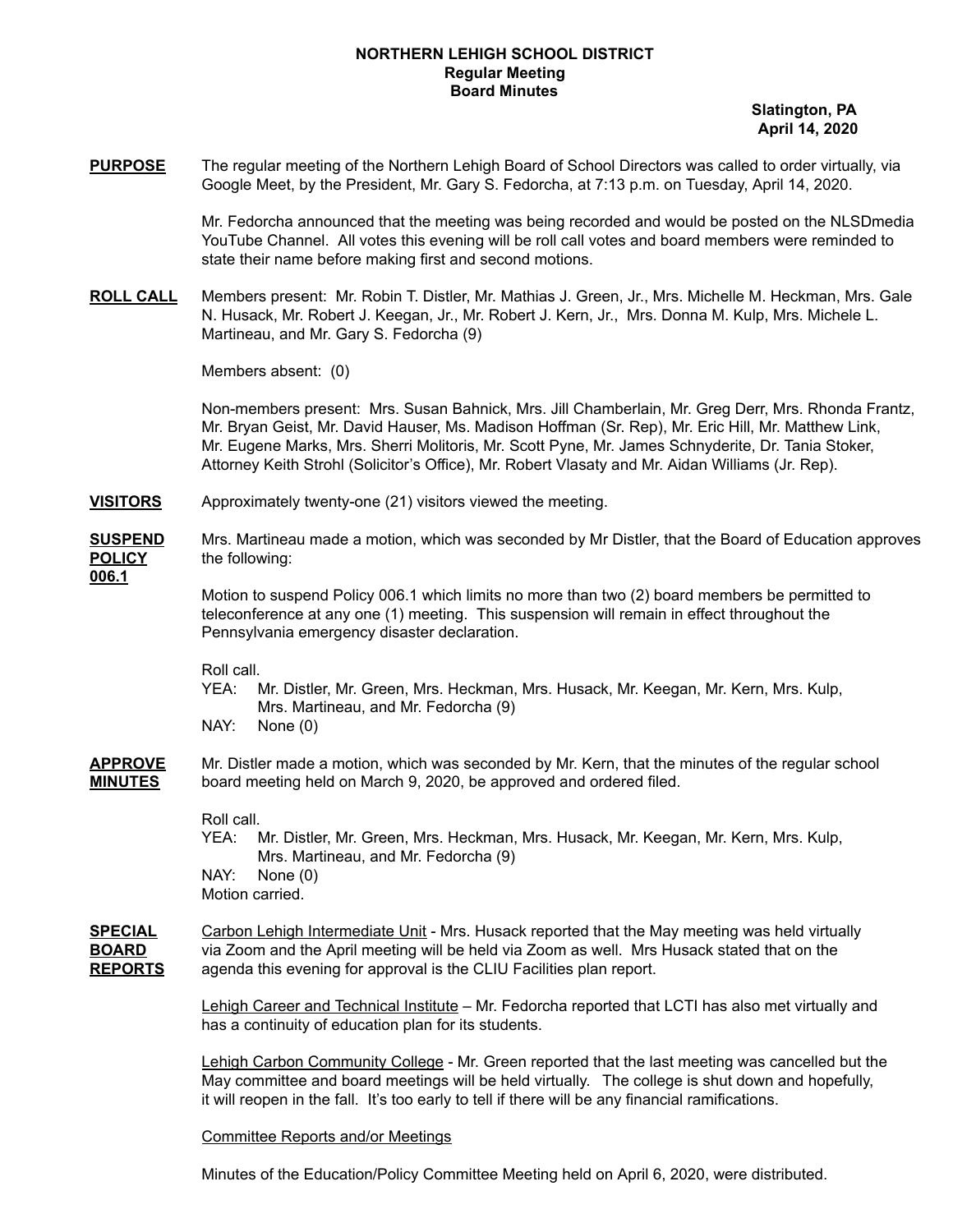**BOARD**

**SPECIAL** Minutes of the Community Relations Committee Meeting held on April 6, 2020 were distributed.

**REPORTS** Minutes of the Technology/Buildings & Grounds Committee Meeting held on April 8, 2020 were **(cont.)** distributed.

Minutes of the Finance Committee Meeting held on April 8, 2020 were distributed.

Student Representatives to the Board Report – Mr. Williams and Ms. Hoffman verbally reported on the contents of the student representative report.

Business Managers' Report - Mrs. Frantz reported that on the agenda this evening is the resolution for Charter School funding reform. This resolution, if approved, will be sent to the state and local legislators, and the governor.

Assistant Superintendent's Report - Dr. Stoker updated the board on the grants that are currently ongoing and the ramifications the shutdown has on each of them. Dr. Stoker reported that the Continuity of Education Equity Grant (CEEG), opened on April 6th and was due on April 10th. This grant is to be used to help any of our students who are not able to participate in the online learning due to connectivity issues. We qualified to apply for \$5,850 and the money will be used to purchase Kajeets to help with students who do not have access to the internet.

The Pennsylvania Department of Education has given graduation guidance. Students will be able to graduate if they pass their required classes and earn enough credits. Students with IEPs can graduate on IEP goals. The NOCTI and NIMS exams have been waived for the CTC students. Class rank and GPA are essentially local decisions. The guidance counselors and administration have been working on a plan and it will be communicated out shortly. HIgh school graduation is permitted to be held virtually or after the ban is lifted. This is also being discussed administratively. This guidance applies to all home education students, bulldog academy students and any outplaced students.

Dr. Stoker reported that COVID-19 has forced us to change the way we operate which in turn has changed laws and policies. In order for the state to waive the PSSAs, PASA, and Keystone testings this year, they had to apply for a waiver from the federal government. At the local level, we are reviewing our policies to see if they fit the current times. If they don't, we have the option to suspend the policy through board motion, or we can revise the policy. Policies are being reviewed with guidance from PDE and PSBA and any policies affected will be discussed at the next Education/Policy committee meeting.

Superintendent's Report - Mr. Link announced that the governor has mandated the closing of school for the remainder of this academic year. Northern Lehigh was prepared for that scenario, and we have implemented our Continuity of Education plan. Monday, April 6th was the first day of mandated participation. Participation rates for all of our schools was at 95% or higher for the first week. Congratulations to our students and staff for making that possible.

Mr. Link thanked Kmart, Weis and Giant for donating plastic bags to hold our grab-n-go lunches. Lehigh Engineering donated the stakes for our signs down the Middle school driveway for our grab-no-go program. The grab-n-go meals are being funded by the U.S. Department of Agriculture. The Northern Lehigh Education Foundation has made a donation of \$1,000 to our Backpack Buddy program. This program, which was started before the school closure, is to increase meal security for some of our neediest families in the district. This program offers more meals for the weekend or longer school breaks. Mr. Link also thanked Mr. Joseph Franzone for a very generous donation of \$1,000 to the Backpack Buddy program. He was so thankful for what the school district was doing to support the community, that he made a donation. A big thank you for all of these donations. Mr. Fedorcha thanked everyone involved. Mr. Green asked if a letter could be drafted to thank these donors. Mr. Link replied that, as customary, letters will be sent to all of the donors.

Mr. Fedorcha reported that an emergency executive session was held virtually on March 18, 2020, to discuss personnel issues.

Mr. Fedorcha reported that an executive session was held virtually prior to tonight's meeting to discuss personnel issues.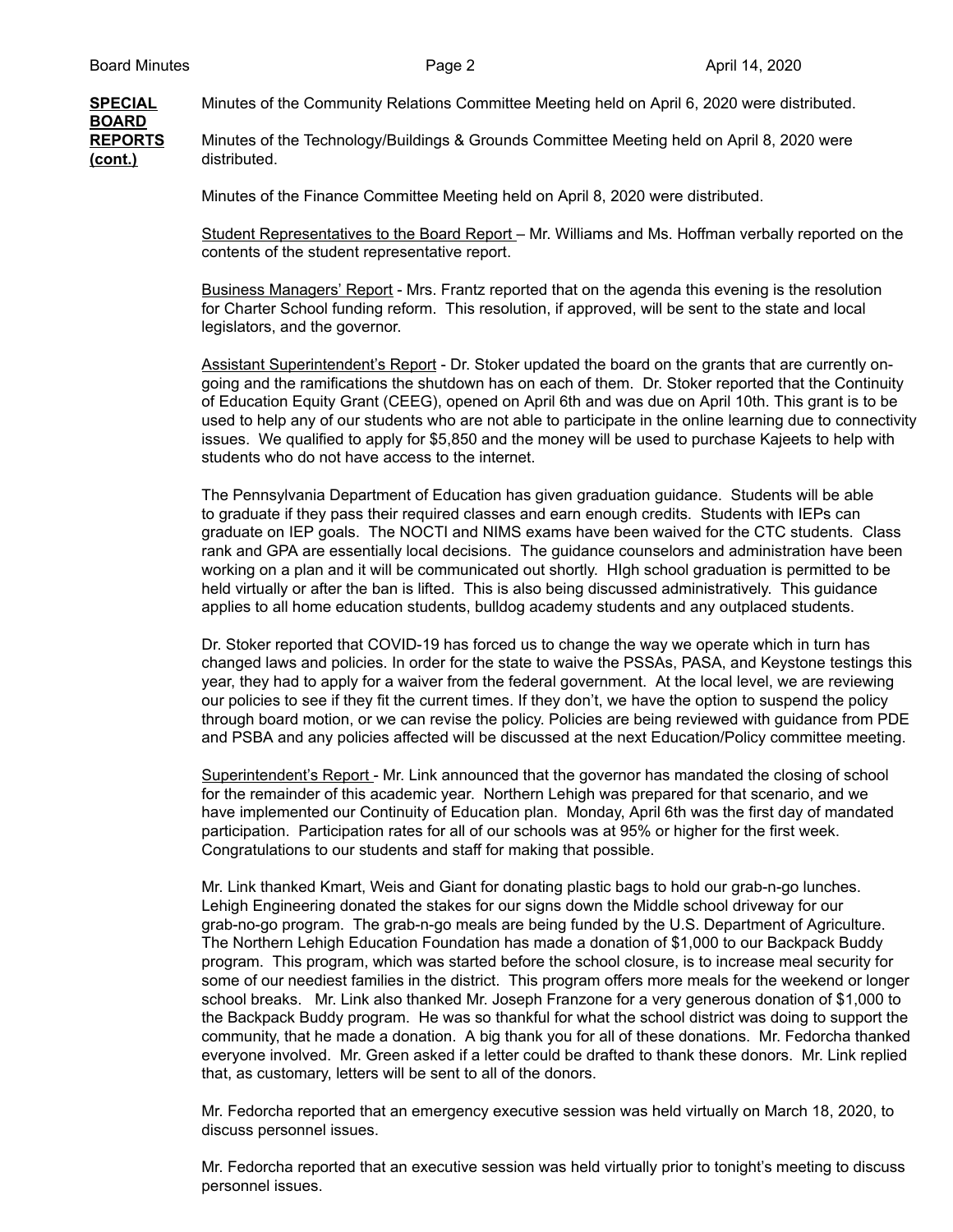**PERSONNEL** Mrs. Heckman made a motion, which was seconded by Mrs. Kulp, that the Board of Education approves the following personnel items:

Resignation/ With regret, accept the retirement resignation of Janet Hofelich from her position as Peters Elementary Retirement Second Grade Teacher, effective the end of the 2019-2020 school year.. Mrs. Hofelich will be retiring J. Hofelich from the Northern Lehigh School District after 27 years of service.

P. Jones With regret, accept the retirement resignation of Patricia Jones from her position as High School Health & Physical Education Teacher, effective the end of the 2019-2020 school year. Mrs. Jones will retiring from the Northern Lehigh School District after 33 years of service.

Substitute Motion to approve the appointment of the following individual as a substitute cafeteria worker for the Non-Instruct- 2019-2020 school year at the 2019-2020 substitute rate as approved on the Supplemental Personnel ional Salary schedule: Cafeteria

> Kirk Henritzy\* **\*Pending Verification of Missing Personnel File Items**

Roll call.

YEA: Mr. Distler, Mr. Green, Mrs. Heckman, Mrs. Husack, Mr. Keegan, Mr. Kern, Mrs. Kulp, Mrs. Martineau, and Mr. Fedorcha (9) NAY: None (0)

Motion carried.

Mr. Link thanked and congratulated Mrs. Hofelich and Mrs. Jones for their service to the students of Northern Lehigh. They will be deeply missed and we wish them well in their future endeavors. Mr. Fedorcha agreed and hoped that we would be able to see them in person soon to wish them well.

- **POLICY** Mrs. Martineau made a motion, which was seconded by Mr. Green, that the Board of Education approves the following policy items:
- Board Policy Approve school board policy #201 Pupils Admission of Students, as presented after first First reading. Reading

Approve school board policy #204 – Pupils - Attendance, as presented after first reading.

Approve school board policy #208 – Pupils - Withdrawal from School, as presented after first reading.

Approve school board policy #346 – Employees - Workers' Compensation, as presented after first reading.

Approve school board policy #347 – Employees - Workers' Compensation Transitional Return-to-Work Program, as presented after first reading.

Board Policy

Second Approve school board policy #623 – Finance – Credit Cards, as presented after second reading. Reading

Board Policy

Annual Per the recommendation of the Education/Policy Committee and Administration, approve and accept Review the mandated annual review of policy #918 - Community - Title I Parent and Family Engagement, with no changes.

> Roll call. YEA: Mr. Distler, Mr. Green, Mrs. Heckman, Mrs. Husack, Mr. Keegan, Mr. Kern, Mrs. Kulp, Mrs. Martineau, and Mr. Fedorcha (9) NAY: None (0) Motion carried.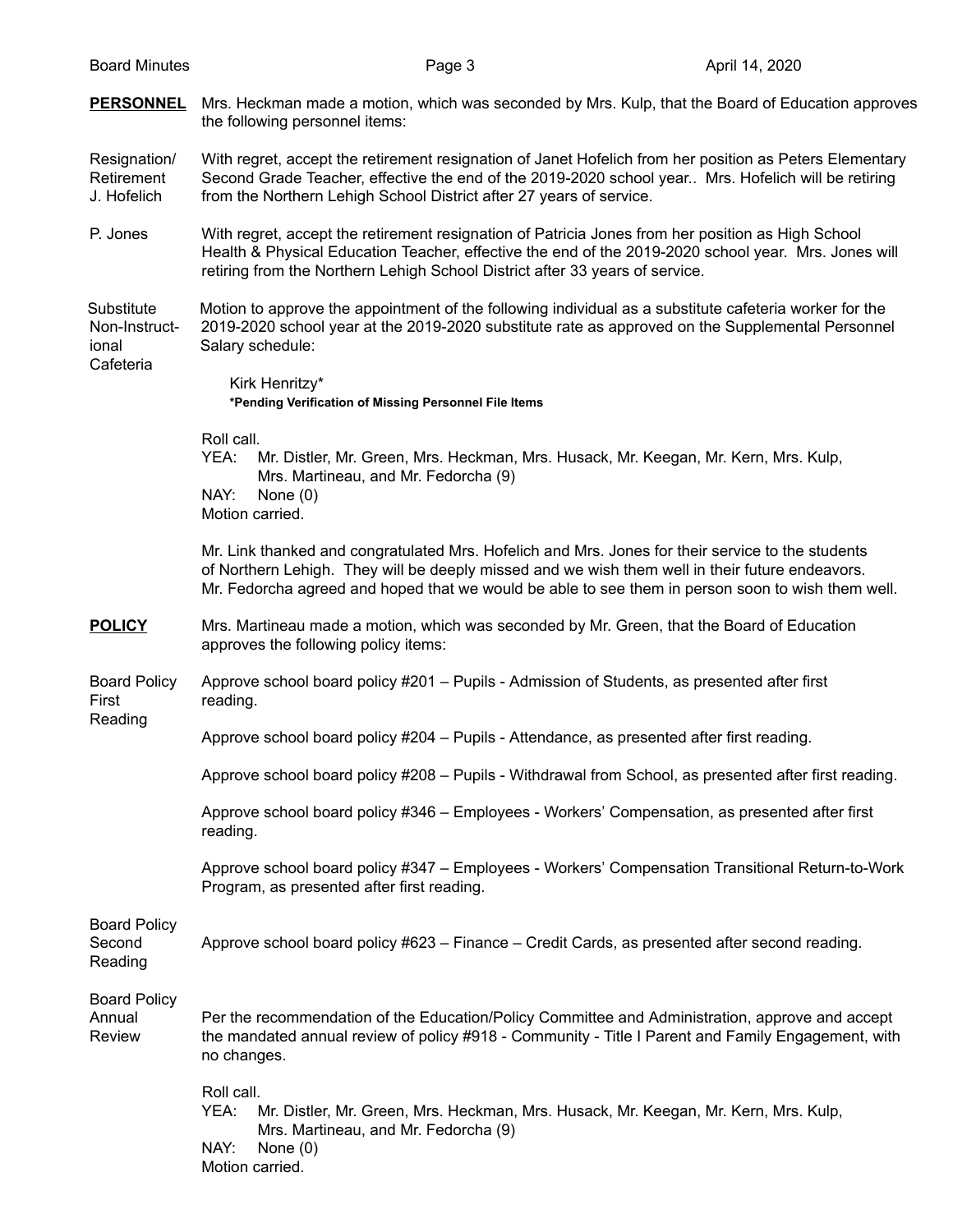| <b>Board Minutes</b>                                   | Page 4                                                                                                                                                                                                                                                                                                                                                                                                                                                                                                                                                                                                    | April 14, 2020 |  |
|--------------------------------------------------------|-----------------------------------------------------------------------------------------------------------------------------------------------------------------------------------------------------------------------------------------------------------------------------------------------------------------------------------------------------------------------------------------------------------------------------------------------------------------------------------------------------------------------------------------------------------------------------------------------------------|----------------|--|
| <b>CURRIC-</b><br><b>ULUM AND</b><br><b>INSTRUC-</b>   | Mrs. Kulp made a motion, which was seconded by Mrs. Heckman, that the Board of Education<br>approves the following curriculum and instruction item:                                                                                                                                                                                                                                                                                                                                                                                                                                                       |                |  |
| <b>TION</b><br><b>Facilities</b><br>Plan               | Approve the following resolution to adopt the 2020-2021 Carbon Lehigh Intermediate Unit Facilities<br>Plan Committee Report.                                                                                                                                                                                                                                                                                                                                                                                                                                                                              |                |  |
| Committee<br>Report<br>2020-2021                       | <b>RESOLVED:</b> It is recommended that the Northern Lehigh School District Board of Directors approve<br>the 2020-2021 Facilities Plan Committee Report that was approved by the CLIU#21 Facilities Plan<br>Committee on March 4, 2020, and the CLIU #21 Board of Directors on March 16, 2020. In addition,<br>the Board reaffirms its commitment to the original construct of the Facilities Planning, approved<br>November 1, 1989, which consists of a series of prioritized inquiries to be considered in determining<br>future locations of the CLIU and school district special education classes. |                |  |
| Middle School<br>Curriculum<br>Guide 20-21             | Approve the Middle School Program of Studies Book for the 2019-2020 school year as presented<br>and recommended by Administration.                                                                                                                                                                                                                                                                                                                                                                                                                                                                        |                |  |
| University<br>Agreement<br>2020-2022                   | Grand Canyon Approve to authorize proper officials to execute an Affiliation Agreement between Northern Lehigh<br>School District and Grand Canyon University for a teacher preparation program. This program<br>allows students at Grand Canyon University to student teach in our district for them to complete<br>their practicum hours needed for graduation. This agreement will terminate June 30, 2022.                                                                                                                                                                                            |                |  |
| <b>MOU MIND</b><br>Research<br>ST Math                 | Motion to approve the MOU between the Northern Lehigh School District and MIND Research<br>Institute to provide ST Math licenses to Peters Elementary School as per the attached.                                                                                                                                                                                                                                                                                                                                                                                                                         |                |  |
|                                                        | Roll call.<br>YEA:<br>Mr. Distler, Mr. Green, Mrs. Heckman, Mrs. Husack, Mr. Keegan, Mr. Kern, Mrs. Kulp,<br>Mrs. Martineau, and Mr. Fedorcha (9)<br>NAY:<br>None $(0)$<br>Motion carried.                                                                                                                                                                                                                                                                                                                                                                                                                |                |  |
| <b>NEW</b><br><b>BUSINESS</b>                          | Mr. Green made a motion, which was seconded by Mr. Distler, that the Board of Education approves<br>the following New Business Item:                                                                                                                                                                                                                                                                                                                                                                                                                                                                      |                |  |
| Resolution<br>Charter School reform.<br>Funding reform | RESOLVED, the Board of Education approves the Resolution Supporting Charter School Funding                                                                                                                                                                                                                                                                                                                                                                                                                                                                                                                |                |  |
|                                                        | Roll call.<br>YEA:<br>Mr. Distler, Mr. Green, Mrs. Heckman, Mrs. Husack, Mr. Keegan, Mr. Kern, Mrs. Kulp,<br>Mrs. Martineau, and Mr. Fedorcha (9)<br>NAY:<br>None $(0)$<br>Motion carried.                                                                                                                                                                                                                                                                                                                                                                                                                |                |  |
| <b>FINANCIAL</b>                                       | Mr. Distler made a motion, which was seconded by Mr. Kern, that the Board of Education approves the<br>following financial items:                                                                                                                                                                                                                                                                                                                                                                                                                                                                         |                |  |
| Financial<br>Reports                                   | Approve the Following Financial Reports:<br>General Fund Account month of March, 2020<br>Cafeteria Fund month of March, 2020                                                                                                                                                                                                                                                                                                                                                                                                                                                                              |                |  |
| List of<br><b>Bills</b>                                | Approve the Following List of Bills:<br>General Fund months of March & April, 2020<br>Cafeteria Fund months of March & April, 2020                                                                                                                                                                                                                                                                                                                                                                                                                                                                        |                |  |
|                                                        | Roll call.<br>YEA:<br>Mr. Distler, Mr. Green, Mrs. Heckman, Mrs. Husack, Mr. Keegan, Mr. Kern, Mrs. Kulp,<br>Mrs. Martineau, and Mr. Fedorcha (9)<br>NAY:<br>None $(0)$<br>Motion carried.                                                                                                                                                                                                                                                                                                                                                                                                                |                |  |